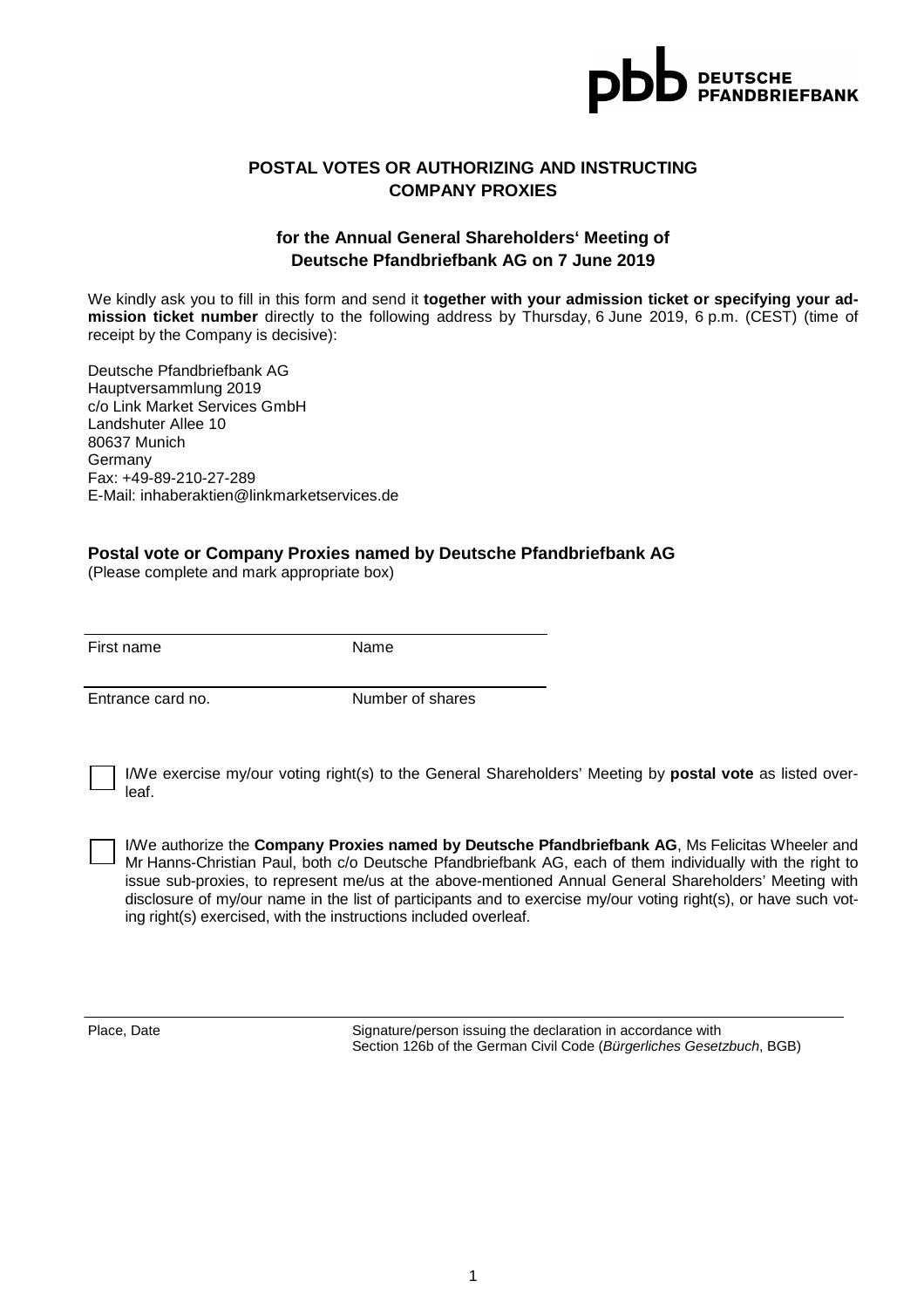# **DEUTSCHE**<br>PEANDBRIEFBANK pbl

#### **Postal Vote or Vote instructions**

Instructions relate to the proposals by the Management Board and/or Supervisory Board as published in the federal gazette.

| Item on the agenda |                                                                                                                                                                                                     |  | No | Abst. |
|--------------------|-----------------------------------------------------------------------------------------------------------------------------------------------------------------------------------------------------|--|----|-------|
| 2.                 | Appropriation of the distributable profit                                                                                                                                                           |  |    |       |
| 3.                 | Discharge of the members of the Management Board                                                                                                                                                    |  |    |       |
| 4.                 | Discharge of the members of the Supervisory Board                                                                                                                                                   |  |    |       |
| 5.                 | Resolution on the appointment of the auditor for the annual finan-<br>cial statements and the consolidated financial statements, and the<br>auditor for any review of interim financial information |  |    |       |
| 6.                 | Amendment of the articles of association to convey messages<br>electronically pursuant to section 125 (1) of the AktG                                                                               |  |    |       |
| 7.                 | Approval of the system of remuneration of the members of the<br><b>Management Board</b>                                                                                                             |  |    |       |
| 8.                 | Amendment of the Remuneration of the Members of the Supervi-<br>sory Board                                                                                                                          |  |    |       |
| 9.                 | Approval of the Profit- and Loss-Transfer and Domination Agree-<br>ment between Deutsche Pfandbriefbank AG and CAPVERIANT<br>GmbH                                                                   |  |    |       |

In case the Company has received motions and election proposals proposed by shareholders that have to be made available until Thursday, 23 May 2019, 12:00 p.m. (CEST), such motions and proposals are available at the Internet address www.pfandbriefbank.com/investoren/hauptversammlung/. There you will also find information on how to join counter-motions and election proposals.

|                                 | For | Against | Abst. |                                 | For | Against | Abst. |
|---------------------------------|-----|---------|-------|---------------------------------|-----|---------|-------|
| Motion /<br>Election proposal A |     |         |       | Motion /<br>Election proposal D |     |         |       |
| Motion /<br>Election proposal B |     |         |       | Motion /<br>Election proposal E |     |         |       |
| Motion /<br>Election proposal C |     |         |       | Motion /<br>Election proposal F |     |         |       |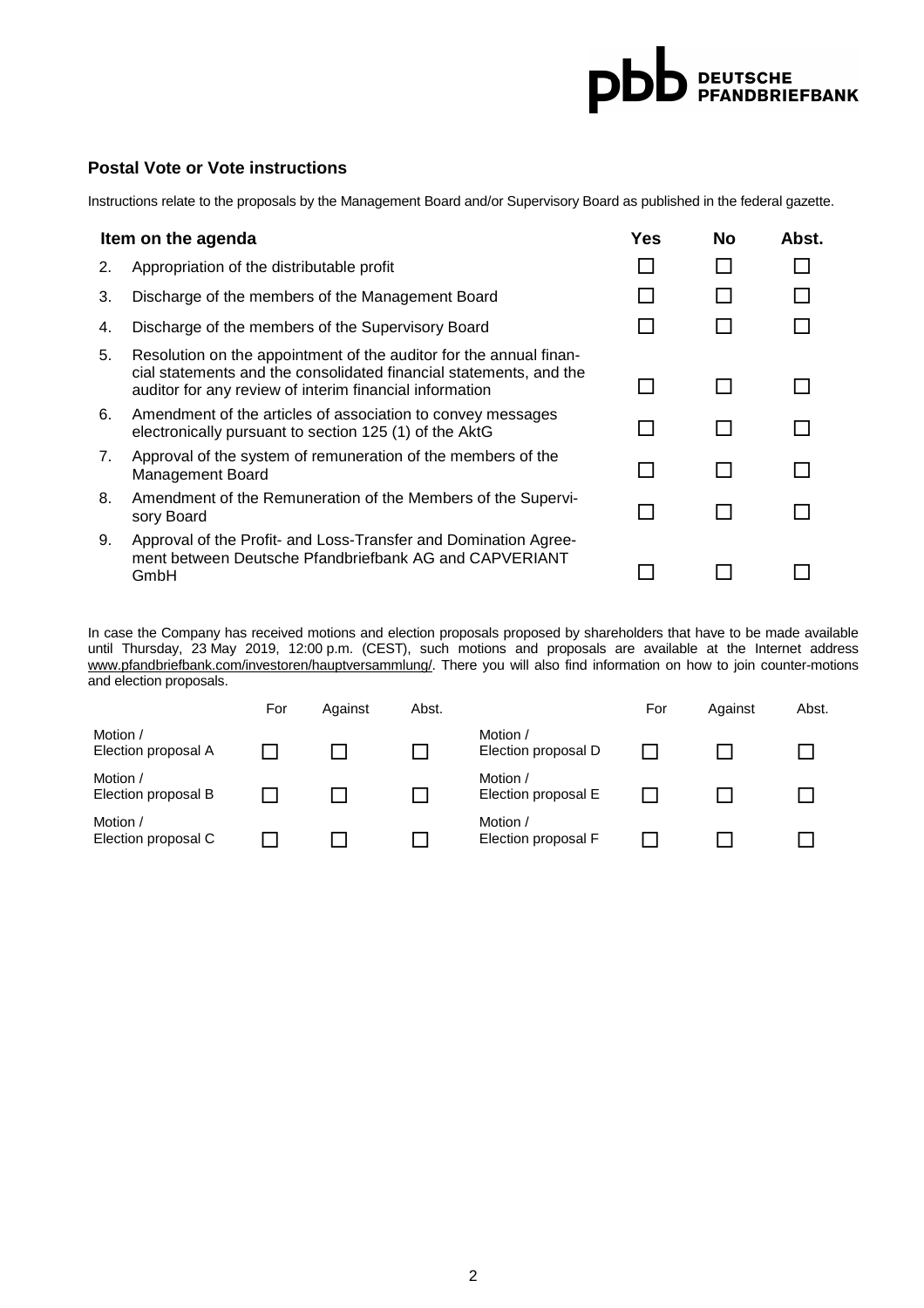

## **INFORMATION ON POSTAL VOTES OR AUTHORIZING AND INSTRUCTING COMPANY PROXIES**

In addition to the possibility of exercising your voting rights by postal vote, the Company is offering the option to authorize proxies appointed by Deutsche Pfandbriefbank AG, Ms Felicitas Wheeler and Mr Hanns-Christian Paul, c/o Deutsche Pfandbriefbank AG. The Company Proxies, each of them being authorized individually, are entitled to vote on your behalf only if and to the extent you have given them specific instructions regarding the individual resolution proposals for the items on the agenda. The Company Proxies are bound by your instructions when voting on the motions as announced in the federal gazette.

You have the following possibilities for casting your vote per authorizing and instructing the above-mentioned Company proxies using the form "Postal vote or Proxy and Instructions to the Company Proxies".

#### **Sending of Postal Vote or Proxy and Instructions to the Company Proxies of Deutsche Pfandbriefbank AG by post, fax or e-mail:**

Please use the form "Postal vote or Proxy and Instructions to the Company Proxies". With this form, you may cast your postal vote or authorize the above-mentioned proxies appointed by Deutsche Pfandbriefbank AG and instruct them how your voting right(s) on the resolutions proposed by the management is/are to be exercised.

Please send (by post or e-mail) or fax your form "Postal vote and Proxy and Instructions to the Company Proxies" together with the admission ticket or specifying your admission ticket number directly to the following address:

By post to: Deutsche Pfandbriefbank AG or by fax to: Hauptversammlung 2019 +49-89-210-27-289 c/o Link Market Services GmbH Landshuter Allee 10 or by e-mail to: **Germany** 

80637 Munich inhaberaktien@linkmarketservices.de

#### **Important information:**

Please note that only shareholders who have registered in good time and who are entitled to participate and to vote are entitled to cast their votes by postal vote or granting authorization and issuing instructions for exercising their voting right(s) to the Company Proxies appointed by Deutsche Pfandbriefbank AG. Please fill in and send the form to the Company together with your admission ticket or specify your admission ticket number by 6 June 2019, 6 p.m. (CEST) (time of receipt by the Company).

If the Company receives postal votes or authorizations and instructions for Company Proxies by several means of transmission (post, fax or e-mail), the last formally valid postal vote or proxy with relevant instructions received will be considered binding independently of the way of transmission used.

If votes are not properly filled in or not clearly given they will be treated as invalid under the corresponding agenda item. If instructions are not properly filled in or not clearly given, the Company Proxies, depending on the voting procedure, will either abstain or not participate in the voting for the respective agenda items.

In case proper counter-proposals regarding individual items of the agenda or nominations are filed with the Company, these will be made available without delay under www.pfandbriefbank.com/investoren/Hauptversammlung/. A counter-motion which is aimed solely at the rejection of a proposed resolution may be supported by vote against the management's proposal. Please note that the Company Proxies are only entitled to vote on such motions and nominations and that postal voting is only possible on such proposals and nominations for which there are suggestions of the Management Board and/or Supervisory Board according to section 124 para. 3 of the German Stock Corporation Act (Aktiengesetz, AktG) or by shareholders in the case of section 124 para. 1 of the AktG or which are made available in accordance with sections 126, 127 of the AktG made public with this invitation or later.

The Company Proxies are bound to vote in accordance with your instructions. You cannot instruct the Company Proxies to raise an objection, file a motion or ask questions.

The personal attendance of a shareholder or an authorized third party at the Annual General Shareholders' Meeting will automatically be deemed to constitute a withdrawal of the postal votes previously cast or the proxy and instructions previously given to the Company Proxies.